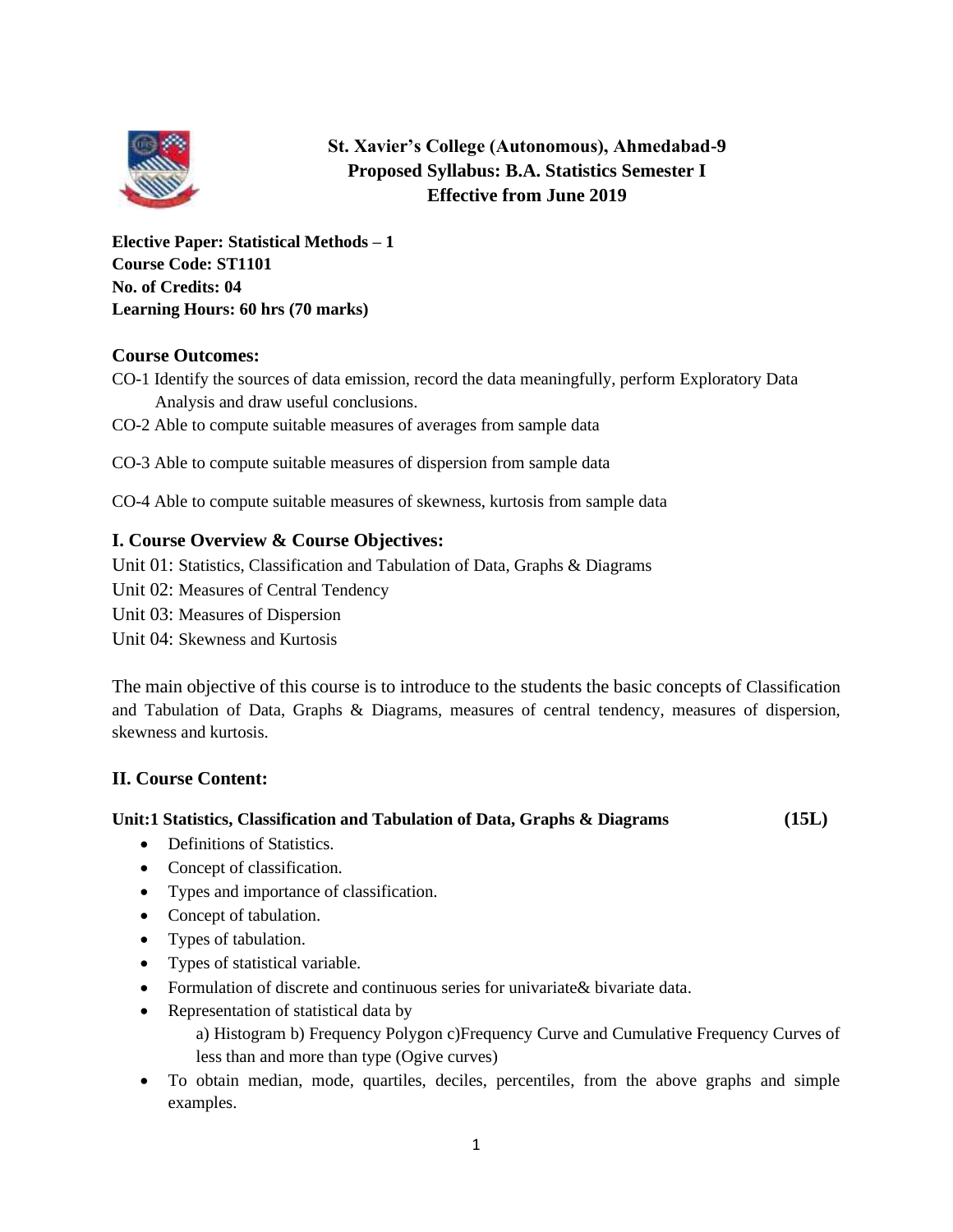#### **Unit:2 Measures of Central Tendency (15L)**

- Meaning of central tendency.
- Various measures of central tendency: arithmetic mean, median, mode, their merits and demerits.
- Simple examples of Mean, Median and Mode.
- Positional Measures of central tendency: Quartiles, deciles, percentiles and their merits and demerits, Simple examples.

#### **Unit:3 Measures of Dispersion (15L)**

- Definition of dispersion.
- Range, quartile deviation, mean deviation, standard deviation
- Coefficient of dispersion, coefficient of variation.
- Simple examples to find various measures of dispersion by different methods (Range, Q.D., M.D., S.D) for grouped and ungrouped data.

#### **Unit:4 Skewness and Kurtosis (15L)**

- Meaning of Skewness.
- Tests of skewness, Measures of Skewness
- Karl Pearson's and Bowley's coefficients of skewness.
- Meaning of kurtosis, Measures of kurtosis.

**III. Teaching methodology:** Apart from the conventional blackboard teaching, other modes of teaching that will be adopted are power points, group discussions, quizzes, class test, problem solving and assignments.

#### **References:**

- 1. D.S. Sancheti &V. K. Kapoor: Statistics: Theory, Methods & Application", Sultan chand & Sons, New Delhi.
- 2. D. N. Elhance: Fundamentals of statistics"
- 3. Goon, Gupta, Das gupta: An outline of statistical Theory"Vol1 and 2, Word press, Calcutta.
- 4. Mathematics books of standard  $11<sup>th</sup>$  and  $12<sup>th</sup>$  science published by NCERT/State boards of Education
- 5. D.S. Sancheti &V.K. Kapoor: "Business Mathematics" Sultan chand & Sons, New Delhi.
- 6. ParimalMukhopadhyay: "Mathematical Statistics" Books & allied (p) Ltd.

- 1. Project on Graphs and diagrams
- 2. Assignment on above units.
- 3. Class tests / quizzes.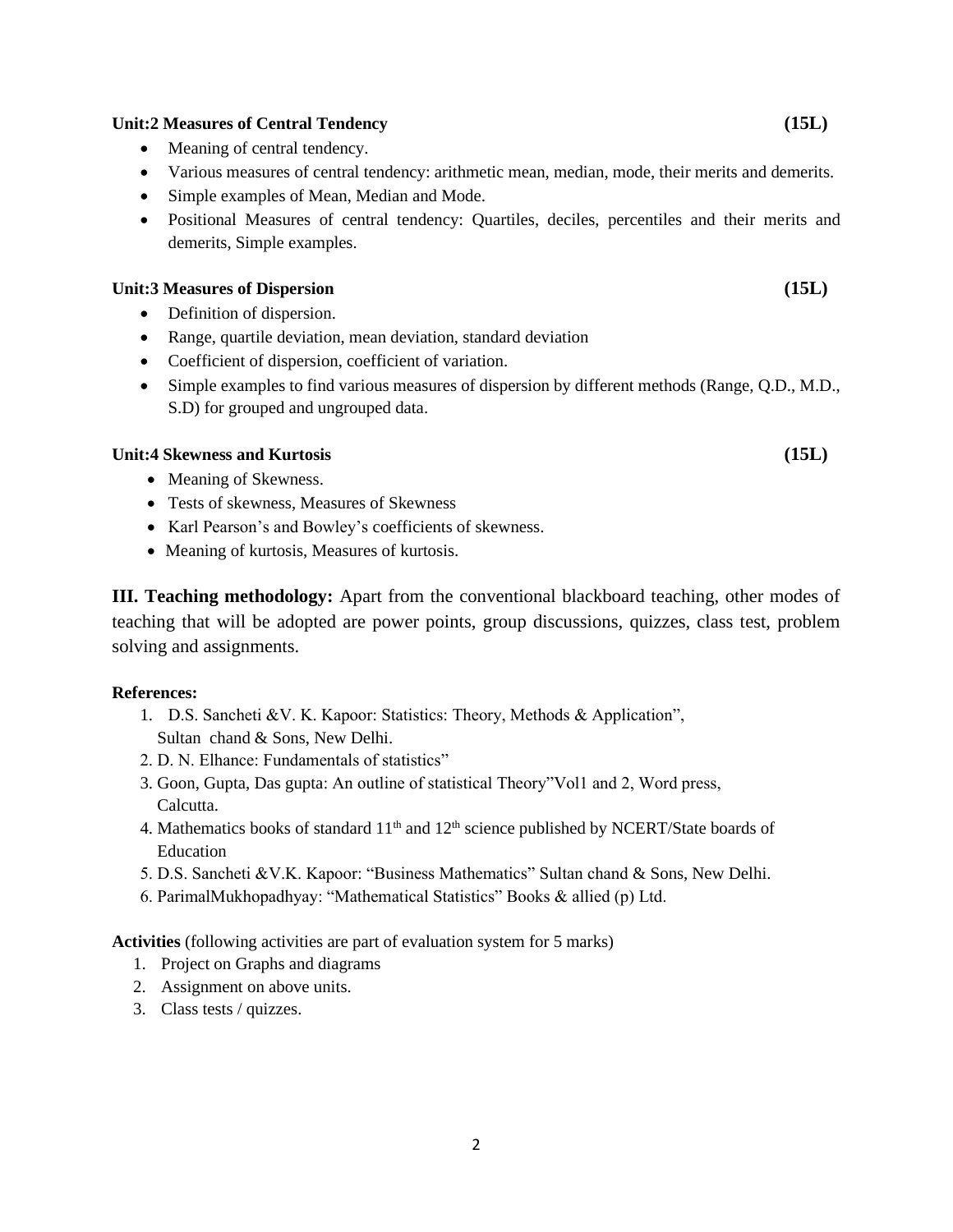**Elective Paper: Mathematical Methods for Statistics– 1 Course Code: ST1102 No. of Credits: 04 Learning Hours: 60 hrs (70 marks)**

#### **Course Outcomes:**

CO-1 Demonstrate the skill of associating function. To find Limit and identify different Graphs and their Curves.

- CO-2 Demonstrate the skill of finding Differentiation and their applications in economics and phycology.
- CO-3 Identify the need of Partial differentiation for Business and Economics situations. Demonstrate the

Homogenous function.

CO-4 Identify the need of matrix and determination for Business and Economics data. Reflect the Application

# **I. Course Overview & Course Objectives:**

Unit 01: Function, Limit and Graphs of different curves Unit 02: Differentiation and its application Unit 03: Partial Differentiation and its application

Unit 04: Matrix and Determinants

The main objective of this course is to introduce to the students the basic concepts of Functions, limit and different graphs. Also introduce to the students the concepts of Differentiation, Partial Differentiation and its application, Matrix and Determinants with applications

**Unit 1: Function, Limit and Graphs of different curves (15L)**

# **II. Course Content:**

| Unit 1. Function, Linni and Oraphs of unit the curves     | 1 J.J.J |
|-----------------------------------------------------------|---------|
| Concept of function of a single variable<br>$\bullet$     |         |
| (Linear, Quadratic and exponential function only)         |         |
| Domain, Co-domain and Range of a Function.<br>$\bullet$   |         |
| Types of a function. Simple example of a function.<br>٠   |         |
| Concept of Limit, Rules of limit (Without proof)<br>٠     |         |
| Simple examples of limit.                                 |         |
| Drawing of graphs using different functions.<br>$\bullet$ |         |
| Unit 2: Differentiation and its application               | (15L)   |
| Concept of derivative of a real function,<br>$\bullet$    |         |
| Rules of derivative without proof.<br>$\bullet$           |         |
| Derivative of the function of types:<br>$\bullet$         |         |
|                                                           |         |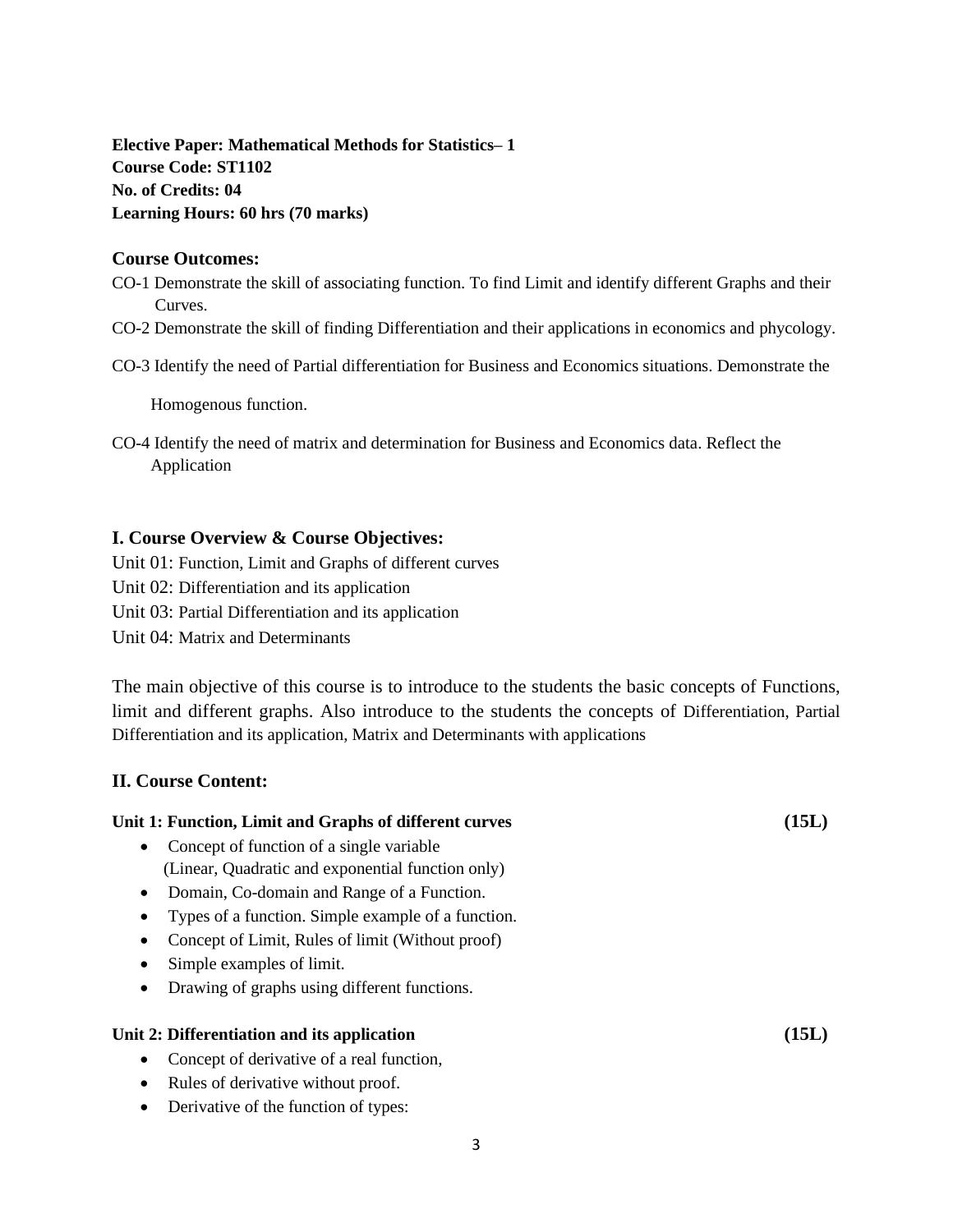$ax + b$ ,  $ax^2 + bx + c$ ,  $(ax + b)(cx + d)$ ,  $(ax + b)/(cx + d)x^n$ ,  $e^x$ ,  $logx$ 

- To find rate of change, To determine whether function is increasing or decreasing
- To find Maximum and minimum values of the function.

#### **Unit 3: Partial Differentiation and its application (15L)**

- Definition of partial derivative involving two variables only up to first and second order.
- Homogenous function
- Euler's theorem (Statement only).
- Simple examples.

#### **Unit 4: Matrix and Determinants (15L)**

- Concept of determinant and its Properties (without proof)
- Simple examples of determinant and Cramer's rule
- Concept of matrix
- Types of matrices
- Addition and Multiplication of two matrices
- Transpose, minor and adjoint of matrices
- Inverse of a matrix
- Use of matrices to solve simultaneous equations (for two and three variables only).

**III. Teaching methodology:** Apart from the conventional blackboard teaching, other modes of teaching that will be adopted are power points, group discussions, quizzes, class test, problem solving and assignments.

#### **References:**

- D. S. Sancheti & V. K. Kapoor: Statistics: Theory, Methods & Application", Sultanchand & Sons, New Delhi.
- D. N. Elhance: Fundamentals of statistics"
- Goon, Gupta, Dasgupta: An outline of statistical Theory"Vol1 and 2, Word press, Calcutta.
- . Mathematics books of standard  $11<sup>th</sup>$  and  $12<sup>th</sup>$  science published by NCERT/State boards of Education
- D. S. Sancheti & V. K. Kapoor: "Business Mathematics" Sultan chand& Sons, New Delhi.
- ParimalMukhopadhyay: "Mathematical Statistics" Books & allied (p) Ltd.

- 1. Project on Graphs and diagrams
- 2. Assignment on above units.
- 3. Class tests / quizzes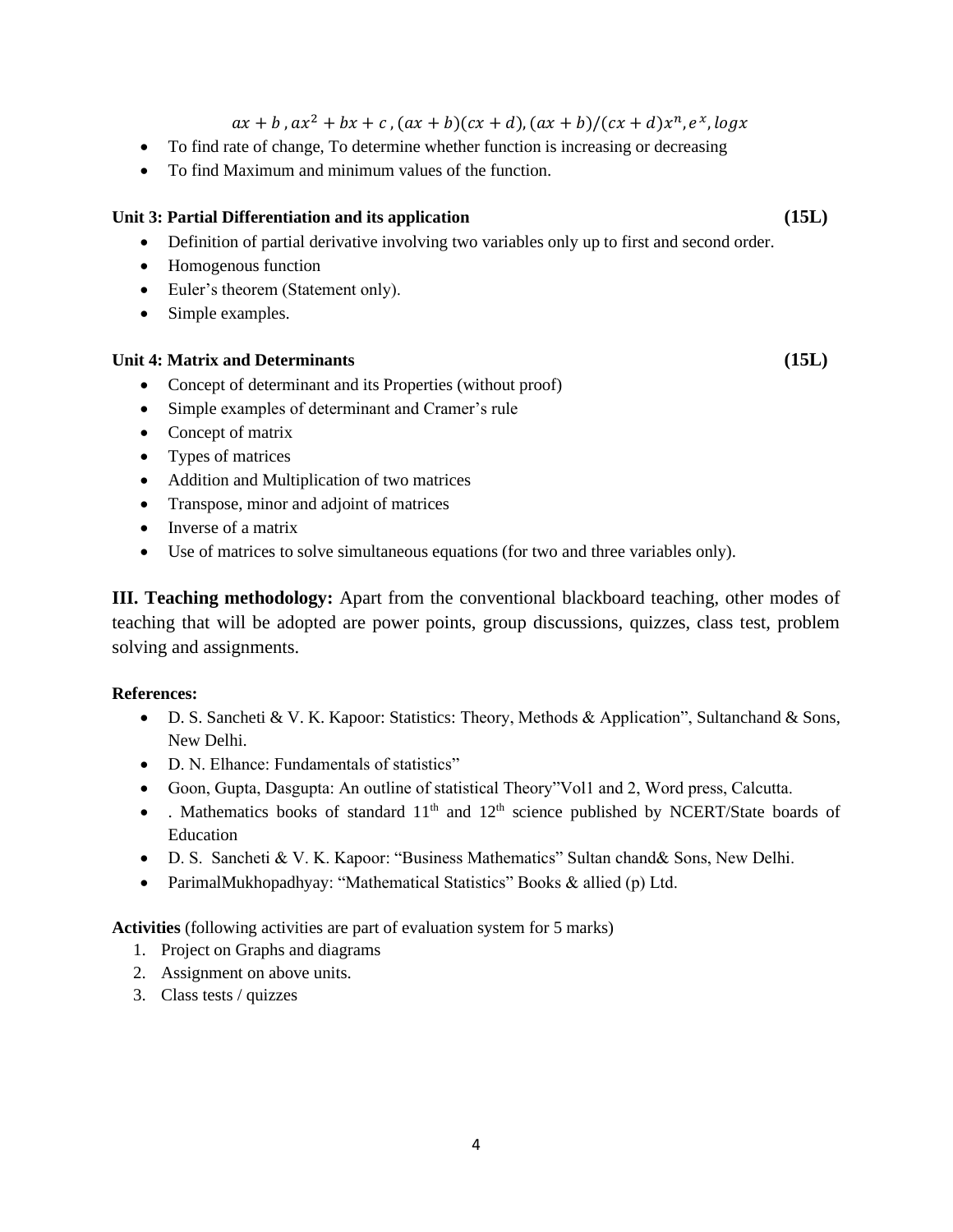

# **St. Xavier's College (Autonomous), Ahmedabad-9 Proposed Syllabus: B.A. Statistics Semester II Effective from December-19**

**Elective Paper: Applied Statistics – 1 Course Code: ST2101 No. of Credits: 04 Learning Hours: 60 hrs (70 marks)**

# **Course Outcomes:**

CO-1 Demonstrate the skill of associating differentiations between complete enumeration and sample survey. Demonstrate the availability of Official Statistics, ability to design a sample survey. Familiarize with the functioning of CSO, NSSO, ICMR and ISI.

CO-2 Demonstrate the skill of finding rates of vital events (birth, death) and measures of population growth.

CO-3 Identify the need of Time series analysis for Business and Economics data. Demonstrate the scale of estimating components of Time series data.

CO-4 Identify the need of Index number analysis for Business and Economics data. Reflect the application of maximizing utility in Economics.

# **I. Course Overview & Course Objectives:**

Unit 01: Time Series Unit 02: Index Numbers Unit 03: Official Statistics and Sample Survey Unit 04: Demography Methods

The main objective of this course is to introduce to the students the basic concepts of population census, demographic methods, methods of collecting demographic methods, time series, components, methods of time series, index numbers, methods and test of index numbers.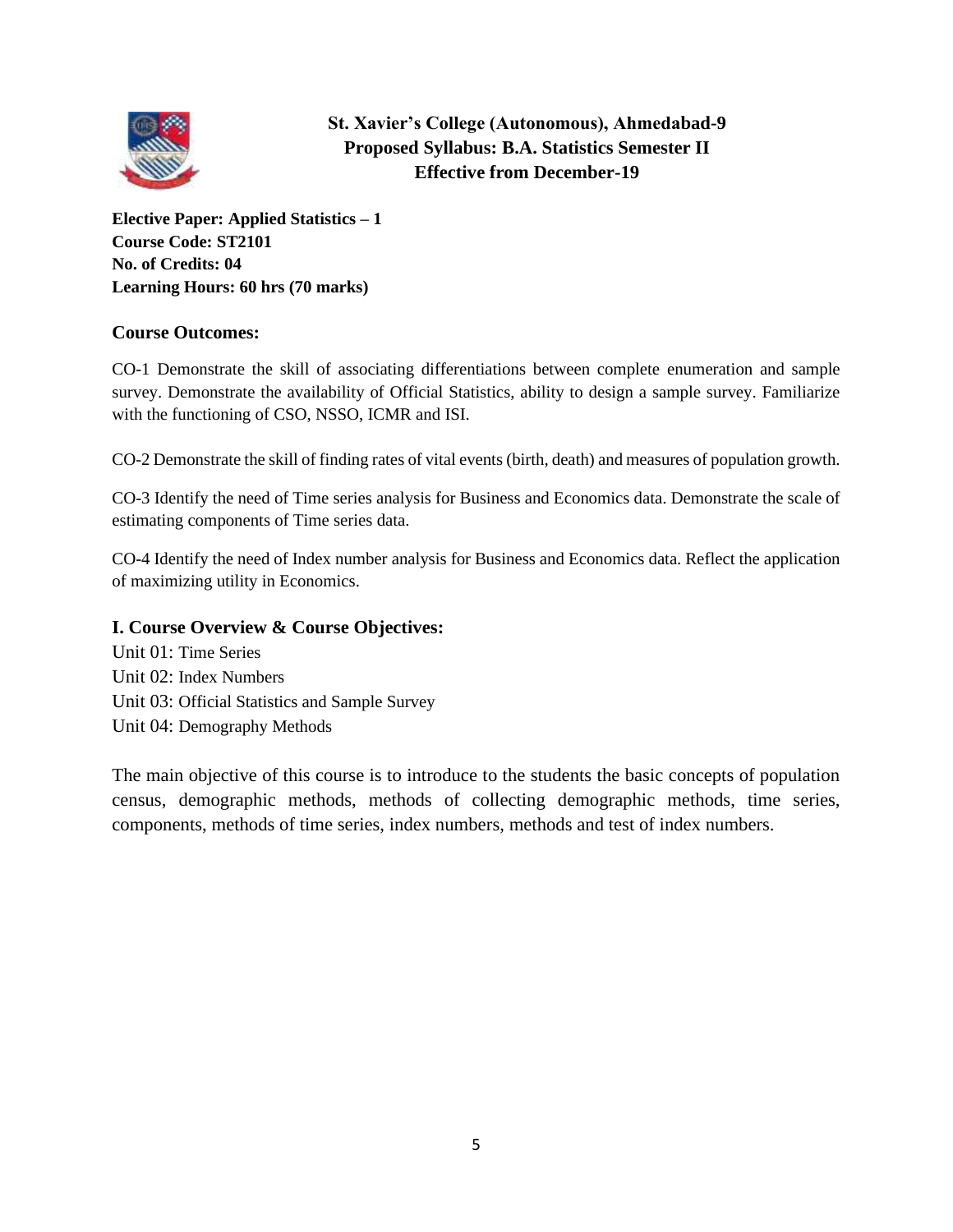## **II. Course Content:**

#### **Unit 1 Time Series: (15L)**

- Meaning of Time series, various components of time series: Trend, Seasonal, Cyclic and Random components. Methods of measuring Trend by (a) Graphical method (b) Moving average method, (c) Least squares method.
- Concept of principle of least squares, linear and quadratic functions by the principle of least squares and to estimate trend for simple numerical data. Seasonal indices and simple examples to obtain seasonal indices.

#### **Unit 2: Index Numbers (15L)**

- Definition, Limitations and uses of Index numbers.
- Construction of wholesale price index number and cost of living index number
- Construction of index number by aggregate expenditure method and family budget method using Laspeyre's , Paasche's and Fisher's Formula.

#### **Unit 3 Official Statistics and Sample Survey (15L)**

- Concept of complete enumeration and sample survey.
- Difference between census and survey.
- Importance of sample survey.
- Principal steps in sample survey.
- Sampling and non-sampling errors.
- Origin and functions of -National Sample Survey Organization (NSSO).
- Central Statistical Organization (CSO), Indian Statistical Institute (ISI).

#### **Unit 4 Demography Methods: (15L)**

- Method of collecting demographic statistics: Death rates, Crude death rate (C.D.R.) and standardized Death Rate (S.D.R.) Examples to find C.D.R., S.D.R., and to compare the healthiness of cities.
- Meaning of Infant Mortality Rate (I.M.R.), Crude birth rate (C.B.R.), Meaning of fertility rate, General Fertility Rate (G.F.R.), Specific Fertility Rate (S.F.R.) an d total fertility rate (T.F.R.), Simple examples.

**III. Teaching methodology:** Apart from the conventional blackboard teaching, other modes of teaching that will be adopted are power points, group discussions, quizzes, class test, problem solving and assignments.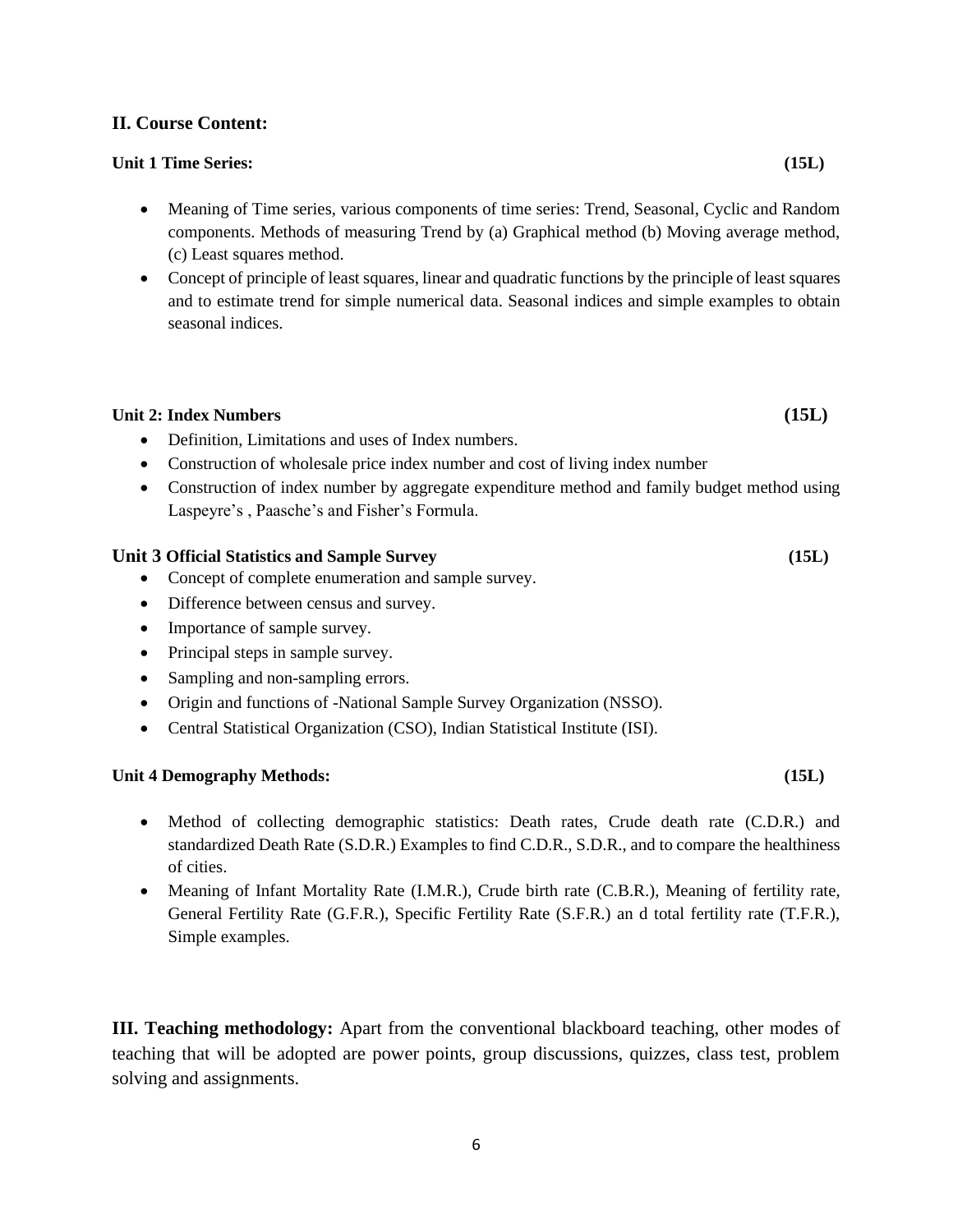#### **References:**

- 1. S. C. Gupta & V. K. kapoor: Fundamental of applied statistics Sultan chand & sons New Delhi.
- 2. D. S. Sancheti & V. K. Kapoor: Statistics: Theory, Method &Application" Sultan chand & Sons, New Delhi.
- 3. Goon, Gupta, Das gupta : An outline of statistical Theory" Vol 1&2 World press, Calcutta.

**Activities** (following activities are part of evaluation system for 5 marks)

- 1. Project on Graphs and diagrams
- 2. Assignment on above units.
- 3. Class tests / quizzes.

**Elective Paper: Statistical Methods –II Course Code: ST2102 No. of Credits: 04 Learning Hours: 60 hrs (70 marks)**

## **Course Outcomes:**

- CO-1 Demonstrate the skills of finding permutations and combinations in real life situations. Apply this ideas in probability theory.
- CO-2 Apply ideas of probability theory, conditional probability, Bayes' theorem in real life situations. Apply probability ideas in various fields.
- CO-3 Apply the idea of random variables and their expected values to study the behavior of random phenomenon occurring in business, industry and daily life activities.
- CO-4 Identify the real-life situations to apply Binomial and Poisson Probability Distribution and compute related probabilities & expected values.

# **I. Course Overview & Course Objectives:**

- Unit 01: Permutations and Combinations
- Unit 02: Probability
- Unit 03: Random Variable, Mathematical Expectation and Moments
- Unit 04: Probability Distributions-I

The main objective of this course is to introduce to the students the basic concepts of permutation and combinations and probability theory .To expose the applicability of various distributions in different disciplines. By the end of this course students are expected to be able to obtain a probability distribution of random variable (univariate case) in the given situation and to apply standard discrete probability distribution to different situations.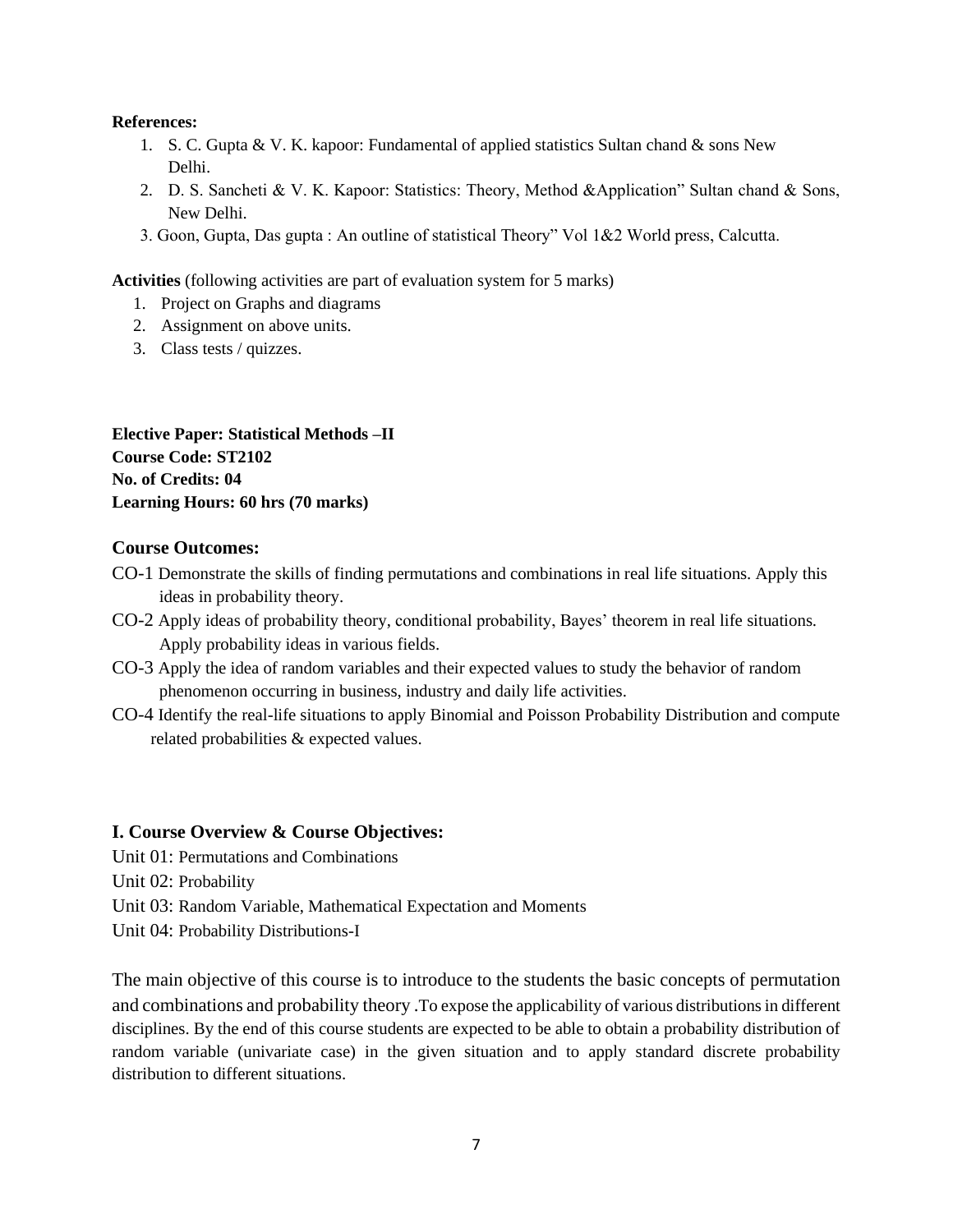#### 8

#### **Unit 1: Permutations and Combinations (15L)**

- Basic idea of permutations with simple illustrations.
- Basic idea of combinations with simple illustrations.
- Formulae for nPr and nCr (Without proof)
- Examples based applications of permutations and combinations.

# **Unit 2: Probability (15L)**

- Definition of Random Experiment, Sample Space, Events, Mutually exclusive events, Exhaustive events, Favorable cases, Mathematical and Statistical definition of probability
- Theorems of addition and multiplication laws of probability (Without proof).
- Dependent events and Independent events, conditional probability with Simple examples
- Bay's theorem (without proof) and its simple examples.

# **Unit 3: Random Variable, Mathematical Expectation and Moments (15L)**

- Concept of a discrete random variable, probability mass function of a discrete random variable and its properties.
- Definition of mathematical expectation of a discrete random variable.
- Mathematical expectations of sum and product of two independent and dependent random variable (without Proof) and its properties.
- Simple examples, Definition of raw and central moments of a discrete random variable up to order four.
- The relationship of raw moments with central moment (Without Proof). Numerical examples.

# **Unit 4: Probability Distributions-I (15L)**

- Concept of probability mass function and probability density function
- Binomial distribution and Poisson distribution.
- Properties of these distributions (Without proof) and Simple examples based on these distributions.

**III. Teaching methodology:** Apart from the conventional blackboard teaching, other modes of teaching that will be adopted are power points, group discussions, quizzes, class test, problem solving and assignments.

# **References:**

- 1. S. C .Gupta &V. K. kapoor :Fundamental of applied statistics Sultan chand & sons New Delhi(2007)
- 2. Sancheti & Kapoor: Business Mathematics" Sultanchand & Sons ,New Delhi.
- 3. Kapoor V.K.: Business Mathematics" Sultan chand & Sons, New Delhi.
- 4. Parimal Mukhopadhyay: Mathematical Statistics" Books & allied(p) Ltd. (2000).

- 1. Project on Graphs and diagrams
- 2. Assignment on above units.
- 3. Class tests / quizzes.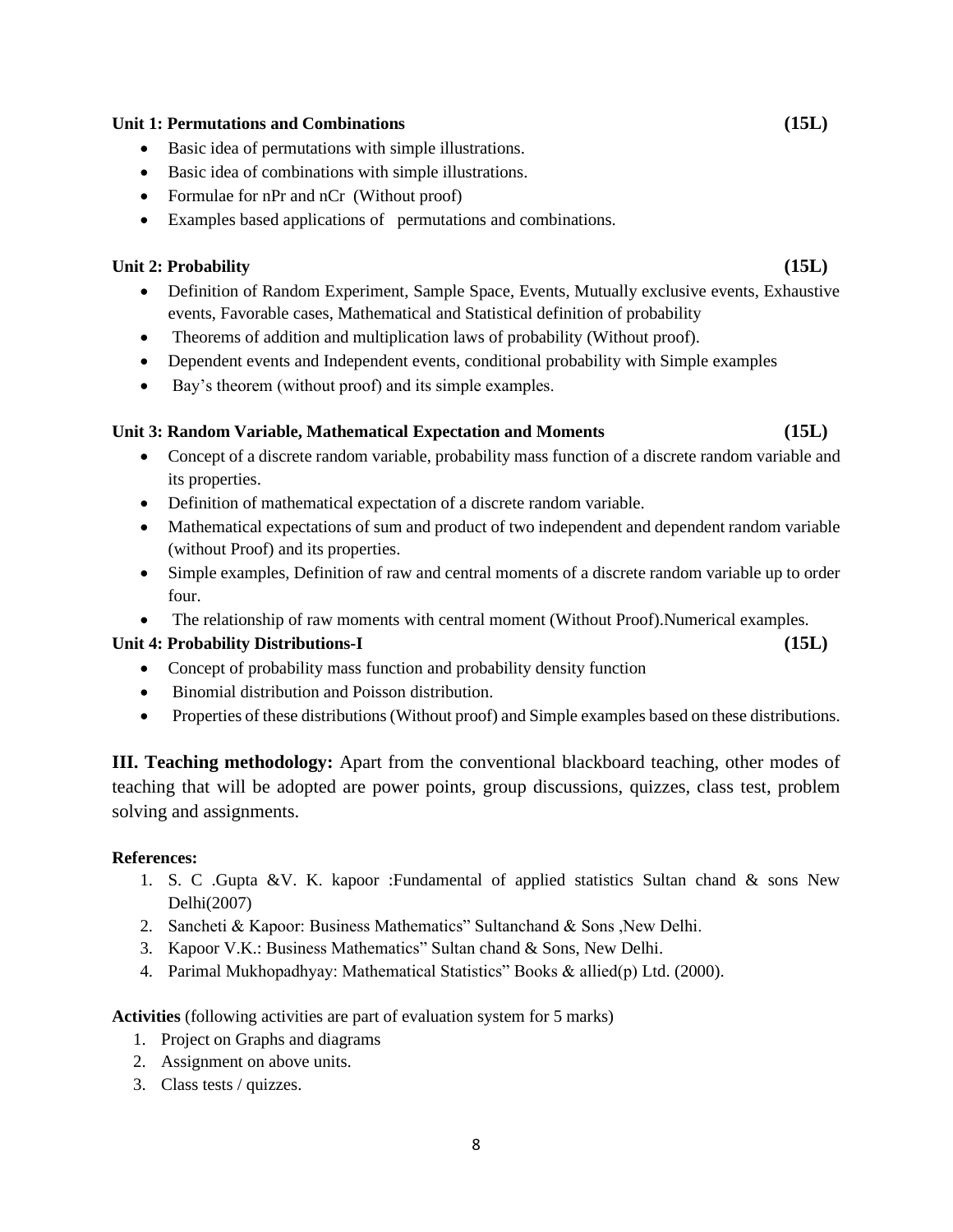

# **St. Xavier's College (Autonomous), Ahmedabad-9 Proposed Syllabus: B.A. Statistics Semester III Effective from June 2015**

**Elective Paper: Mathematical Methods for Statistics-II Course Code: ST3101 No. of Credits: 04 Learning Hours: 60 hrs (70 marks)**

# **Course Outcomes:**

- CO-1 Identify the real-life situations to apply integration and compute related real life applications.
- CO-2 Identify the real-life situations to apply Interpolation and Extrapolation and compute related applications.
- CO-3 Demonstrate the need of identifying the real-life situation to apply Arithmetic Progression and Geometric Progression.
- CO-4 Apply the knowledge of Co-ordinate geometry also apply the knowledge of Necessary and sufficient conditions for parallel and perpendicular lines.

# **I. Course Overview & Course Objectives:**

- Unit 01: Integration and its applications
- Unit 02: Interpolation and Extrapolation
- Unit 03: Arithmetic Progression and Geometric Progression
- Unit 04: Co-ordinate geometry

The main objective of this course is to introduce to the students the basic concepts of integration and its real life applications, interpolation and extrapolation. The end of the course students apply their knowledge to identify the real life situation in Arithmetic Progression and Geometric Progression and Co-ordinate geometry

# **II. Course Content:**

# **Unit 1: Integration and its applications (15L)**

- Definition of integration.
- Rules of integration (without proof).

• Standard forms of integrals 
$$
(x^n, e^{(ax+b)}, a^x, \frac{1}{x}, (ax+b)^n, \frac{1}{(ax+b)})
$$
.

- Simple examples.
- Definite Integration and its simple applications.

# **Unit 2: Interpolation and Extrapolation (15L)**

• Meaning and importance of interpolation and extrapolation.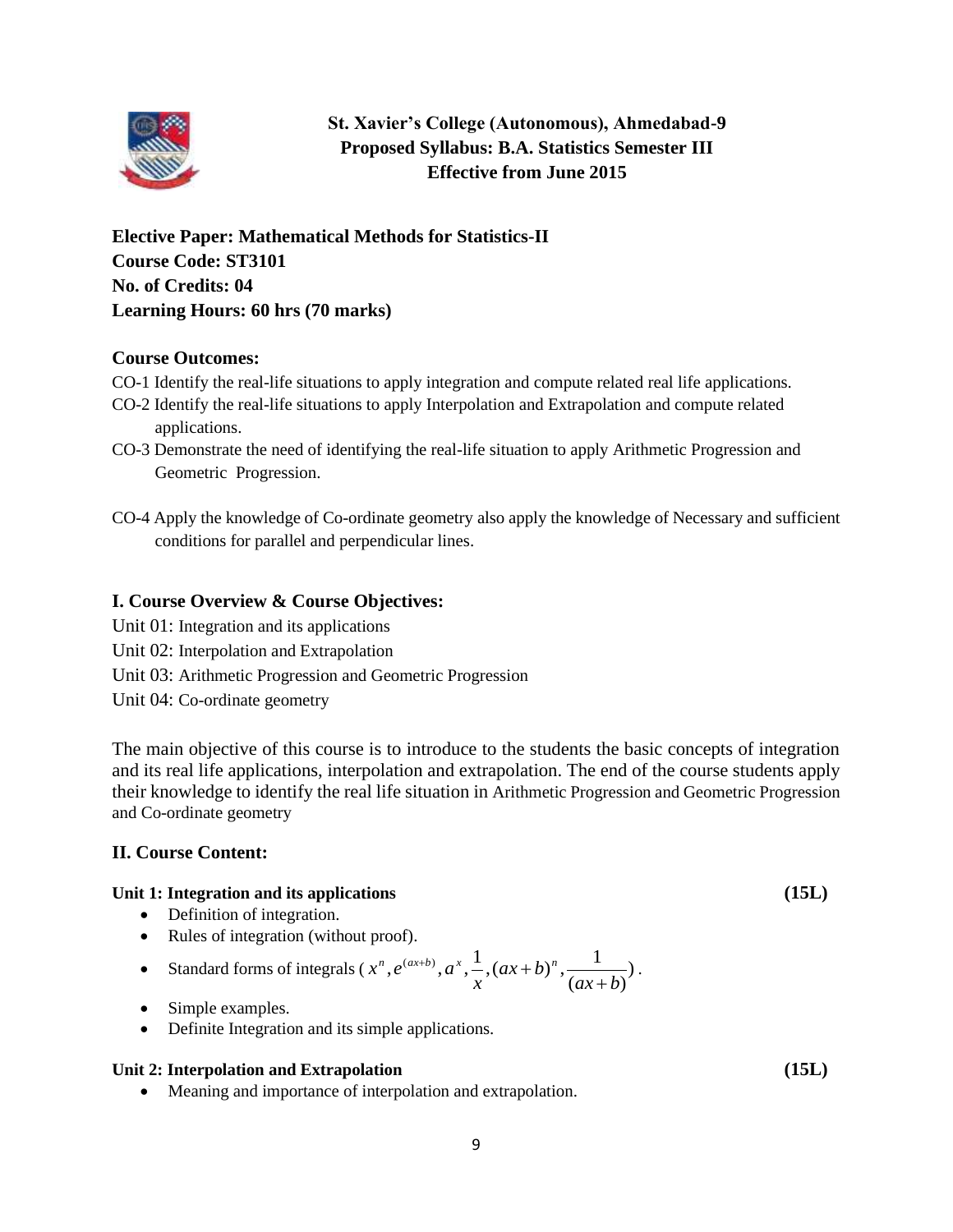- Explanations of operators ∆ and E.
- Newton's method.
- Binomial expansion method.
- Lagrange's method.
- Examples

#### **Unit 3: Arithmetic Progression and Geometric Progression (15L)**

- Introduction of arithmetic progression and geometric progression.
- Sum of n terms in arithmetic progression.
- Arithmetic mean.
- Geometric mean.
- Sum of n terms in geometric progression.
- Real life applications of arithmetic progression and geometric progression.

#### **Unit 4: Co-ordinate geometry (15L)**

- Definition of slop a line.
- Intercepts.
- Necessary and sufficient conditions for parallel and perpendicular lines.
- Equations of a line in the following forms:

(1) 
$$
y = mx + c
$$
 (2)  $y - y_1 = m(x - x_1)$  (3)  $\frac{x}{a} + \frac{y}{b} = 1$  (4)  $\frac{y - y_1}{y_1 - y_2} = \frac{x - x_1}{x_1 - x_2}$ 

• Simple examples

**III. Teaching methodology:** Apart from the conventional blackboard teaching, other modes of teaching that will be adopted are power points, group discussions, quizzes, class test, problem solving and assignments.

#### **References:**

- 1. S. C. Gupta &V. K. kapoor: Fundamental of applied statistics Sultan chand& sons New Delhi.
- 2. D. S. Sancheti &V. K. Kapoor: Statistics: Theory, Method & Application" Sultan chand& Sons, New Delhi.
- 3. Goon, Gupta, Dasgupta: An outline of statistical Theory" Vol. 1&2 World press, Calcutta.

- 1. Quizzing.
- 2. Assignment on above four units.
- 3. Group Discussion on above four units.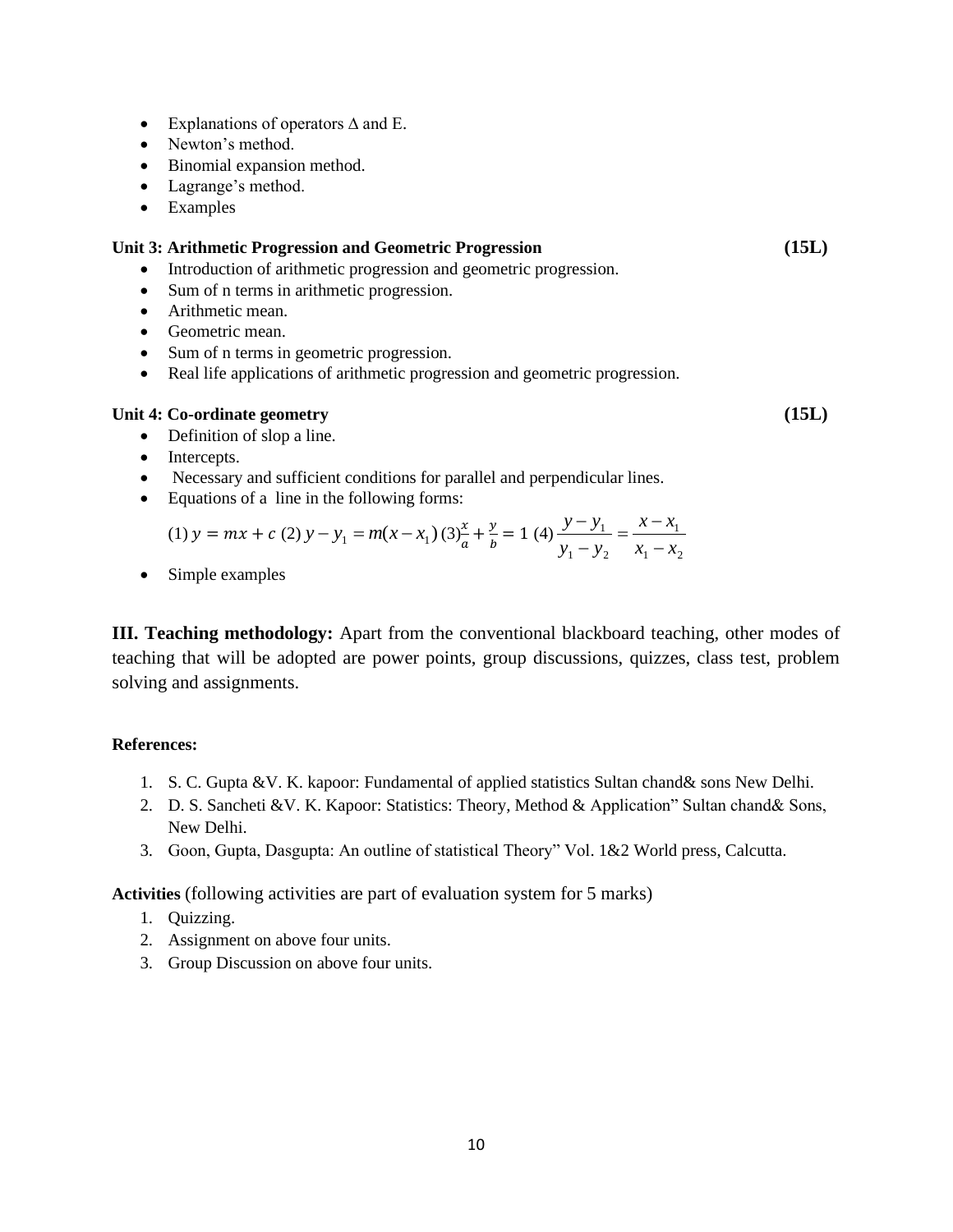# **Elective Paper: Statistical Methods III Course Code: ST3102 No. of Credits: 04 Learning Hours: 60 hrs (70 marks)**

## **Course Outcomes:**

CO-1 Identify the real-life situations to apply Negative Binomial, Hyper Geometric and Geometric Probability Distribution and compute related probabilities & expected values.

CO-2 Identify the real-life situations to apply Normal Probability Distribution and compute related probabilities & expected values.

CO-3 Demonstrate the need of identifying the real-life situation to apply correlation, Regression and Association of Attribution.

CO-4 Apply the skill of drawing Simple Random Sample from the population and compute various estimates with their standard errors and confidence intervals.

# **I. Course Overview & Course Objectives:**

Unit 01: Hyper Geometric, Negative Binomial and Geometric distribution Unit 02: Normal distribution Unit 03: Correlation, Regression and Association of Attributes Unit 04: Sampling Methods

The main objective of this course is to introduce to the students the basic concepts of different probability distributions and their applications. Also, students will be introduced concept of correlation and regression for bivariate distribution .By the end of this course students are expected to be able to find probabilities of a given probability distribution. Students are also expected to interpret coefficient of correlation and fitting of regression line.

# **II. Course Content:**

#### **Unit 1: Hyper Geometric, Negative Binomial and Geometric distribution (15L)**

- Definitions, basic properties of hyper geometric, negative binomial and geometric distributions (without proof) – Mean and Variance.
- Examples of hyper geometric, negative binomial and geometric distributions.

#### **Unit 2: Normal distribution (15L)**

- Definition, basic properties of Normal distribution (without proof)
- Idea of area under the normal curve
- Importance of normal distribution
- Examples of Normal distribution.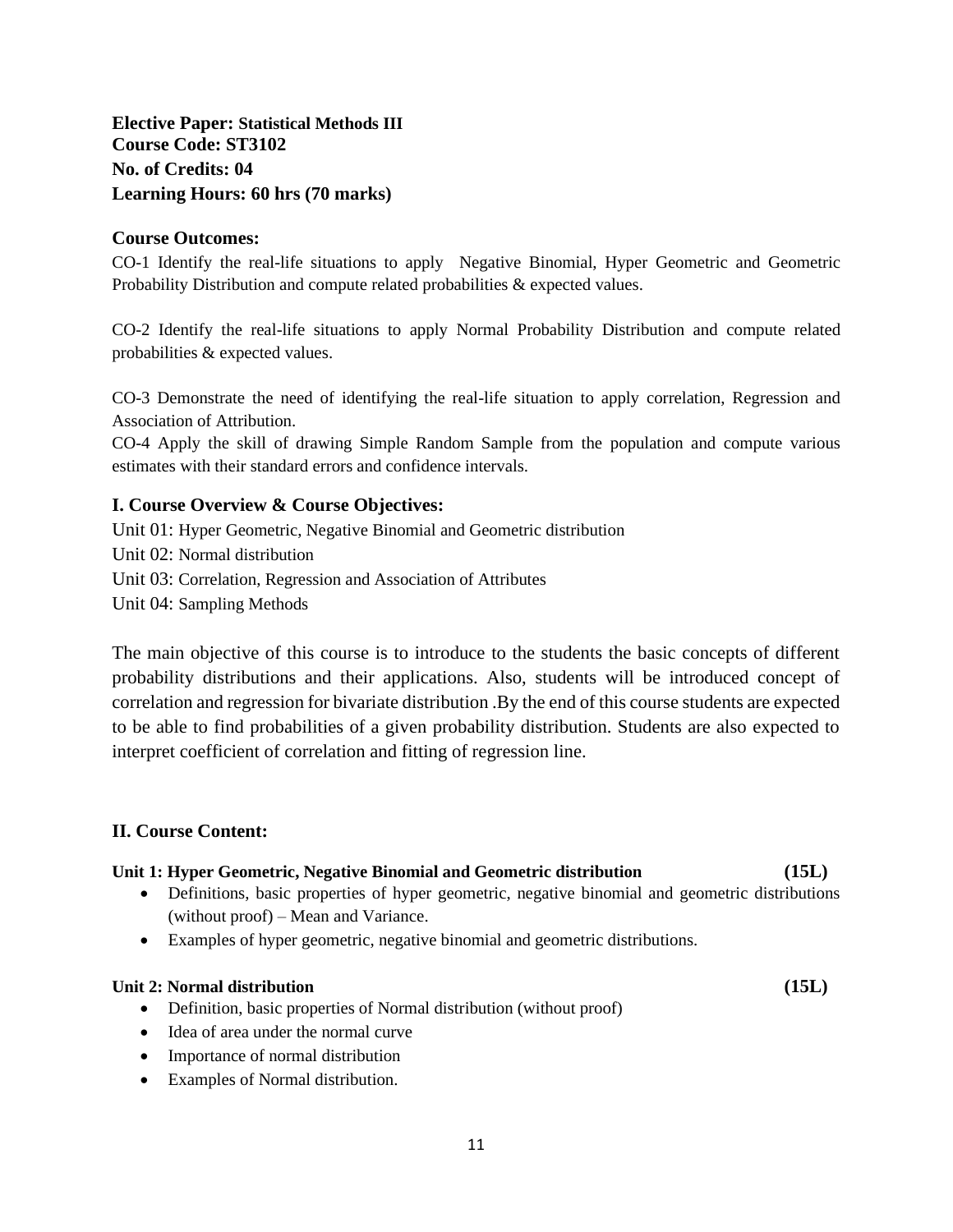#### **Unit3: Correlation, Regression and Association of Attributes (15L)**

- Concept of bivariate data, Correlation Coefficient and its types, Scatter diagram.
- Karl Pearson's coefficient of correlation, Independence of variables.
- Spearman's Rank correlation coefficient.
- Coefficient of Determination and Probable Error.
- Meaning of Regression
- Linear Regression model
- Equations of lines of Regression
- Calculation of Regression coefficient
- Simple examples based on Correlation and Regression
- Concept of Association of attributes
- Consistency of data
- Types of Association and methods of studying Association
- Simple examples based on Association

#### **Unit 4: Sampling Methods (15L)**

- Concept of population survey and sample survey.
- Characteristics of good sample.
- Meaning of sampling (with replacement and without replacement).
- Simple random sampling and its examples.
- Stratified random sampling and its examples (up to 3 strata).

**III. Teaching methodology:** Apart from the conventional blackboard teaching, other modes of teaching that will be adopted are power points, group discussions, quizzes, class test, problem solving and assignments.

#### **References:**

- 1. S. C. Gupta &V. K. kapoor :Fundamental of applied statistics Sultan chand & sons New Delhi(2007)
- 2. Sancheti & Kapoor: Business Mathematics" Sultan chand &Sons, New Delhi.
- 3. Kapoor V.K.: Business Mathematics Sultan chand &Sons, New Delhi.
- 4. Parimal Mukhopadhyay: Mathematical Statistics"Books & allied(p)Ltd.(2000).

- 1. Project on Graphs and diagrams
- 2. Assignment on above units.
- 3. Class tests / quizzes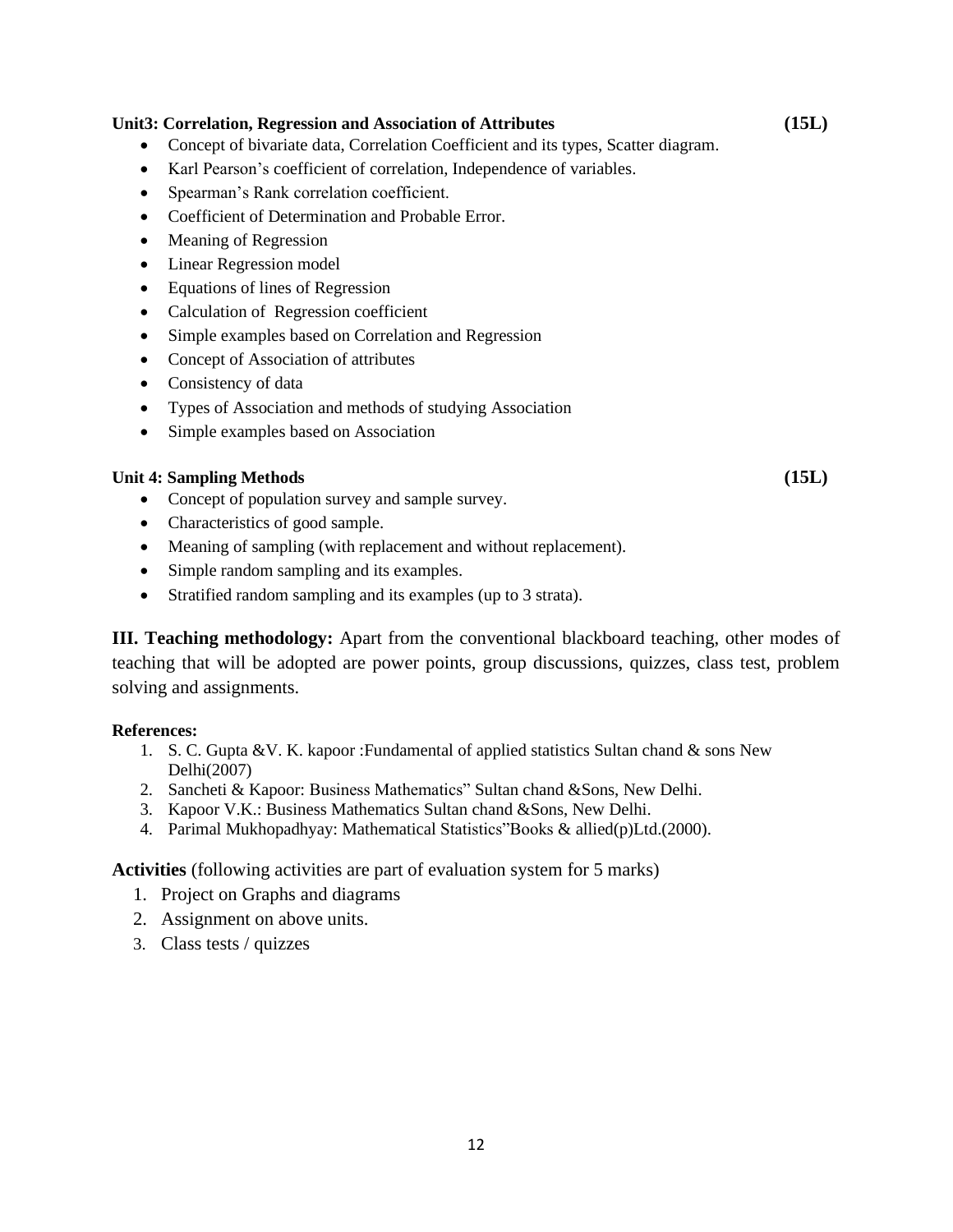

**St. Xavier's College (Autonomous), Ahmedabad-9 Proposed Syllabus: B.A. Statistics Semester IV Effective from December 2015**

**Elective Paper: Applied Statistics II Course Code: ST4101 No. of Credits: 04 Learning Hours: 60 hrs (70 marks)**

# **Course Outcomes:**

CO-1 Identify the real-life situations to apply large sample tests with hypothesis and different errors. CO-2 Identify the real-life situations to Statistical Quality Control with using Chance and assignable causes of Variation in quality. Also find tolerance limits.

CO-3 Demonstrate the need of identifying the real-life situation to Demand law, demand function (curve), Supply law, demand function (curve) and Monopoly, Maximization of profit under monopoly. CO-4 Identify the real-life situations to apply small sample tests.

# **I. Course Overview & Course Objectives:**

Unit 01: Large Sample tests Unit 02: Statistical Quality Control Unit 03: Economic Statistics Unit 04: Small Sample Tests

The main objective of this course is to introduce to the students the basic concepts of discuss idea of statistical quality control and its applications. To introduce the basic concepts of hypothesis testing for large sample and small sample tests. The end of the course they will get ideas about Economics statistics.

# **Unit 1: Large Sample tests (15L)**

• Meaning of parameters and statistics

- Idea of hypothesis testing, Statistical hypothesis-null and alternative hypothesis
- Types of error, Standard error, level of significance.
- Standard errors of mean and proportion.
- Procedure of hypothesis testing.
- Test for variables- test of significance of one sample mean and difference between two sample means.
- Test of Proportions test of significance of one sample proportion and difference between two sample proportion.

# **Unit 2: Statistical Quality Control (15L)**

- Introduction and importance of SOC
- Chance and assignable causes of Variation in quality
- Determination of tolerance limits.
- Theory of runs and criteria for detecting lack of control in the process.
- Control charts for Variables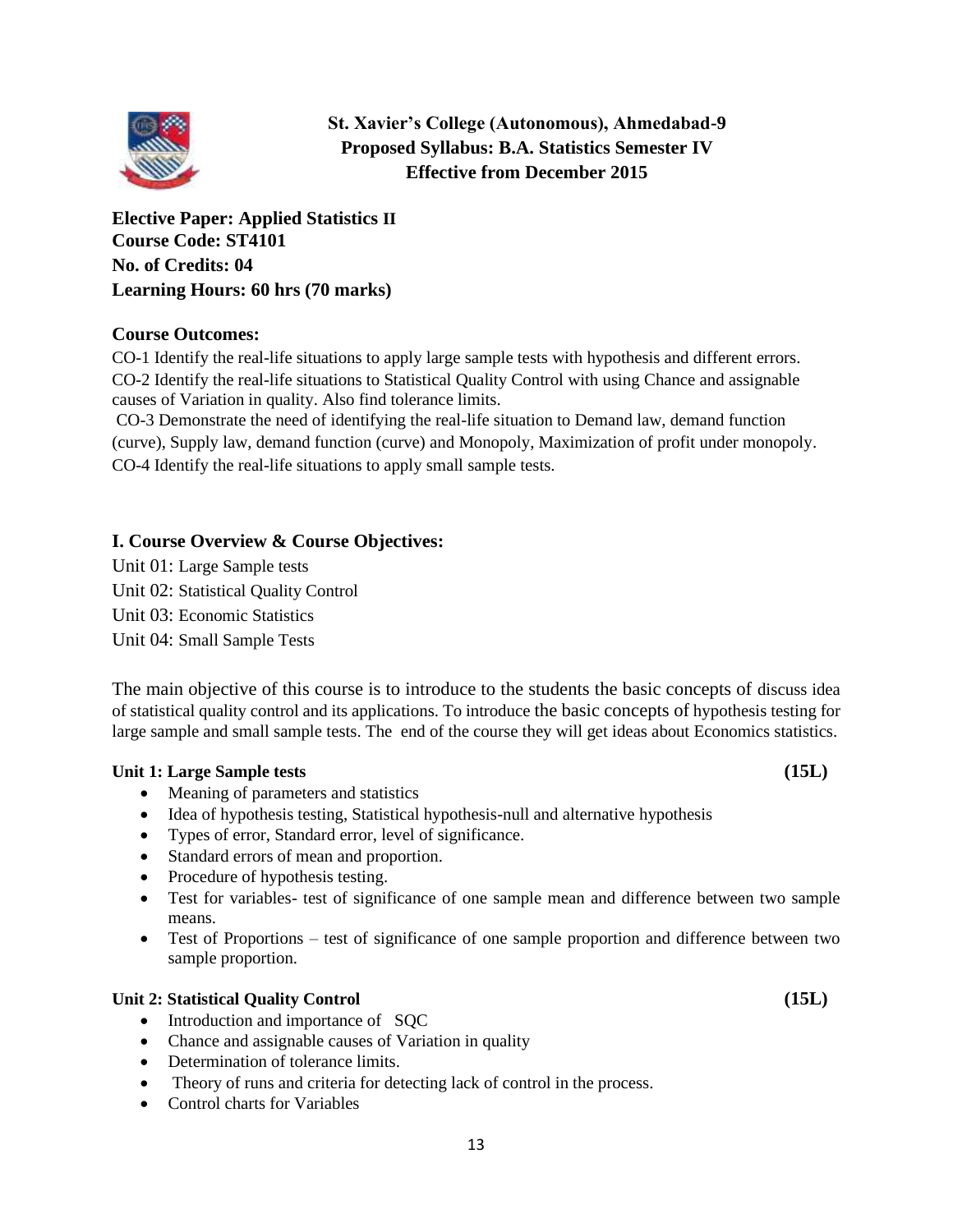- Construction of  $\overline{X}$  and R charts with their interpretations.
- Control charts for attributes.
- Construction of p, np, c charts and their interpretations.

# **Unit 3: Economic Statistics (15L)**

- Demand law, demand function (curve)
- Supply law, demand function (curve)
- Market Equilibrium, Revenue
- Concept of price elasticity of demand and supply, Interpretations of their values.
- Idea of Monopoly, Maximization of profit under monopoly
- Concept of total utility and marginal utility, Maximization of utility.
- Examples

# **Unit 4: Small Sample Tests (15L)**

- Chi-square test of goodness of fit, independence of attributes and 2X2 contingency table.
- t-test for single mean, difference of two means, correlation coefficient, regression coefficient
- F-test for equality of two variances and Fisher's Z-transformation

**III. Teaching methodology:** Apart from the conventional blackboard teaching, other modes of teaching that will be adopted are power points, group discussions, quizzes, class test, problem solving and assignments.

#### **References:**

- 1. S. C. Gupta &V. K. kapoor: Fundamental of applied statistics Sultan chand & sons New Delhi (2007)
- 2. Sancheti & Kapoor: Business Mathematics Sultan chand &Sons, New Delhi.
- 3. Kapoor V.K.: Business Mathematics "Sultan chand &Sons, New Delhi.
- 4. Parimal Mukhopadhyay: Mathematical Statistics "Books &allied (p) Ltd. (2000).

- 1. Project on Graphs and diagrams.
- 2. Assignment on above units.
- 3. Class tests / quizzes.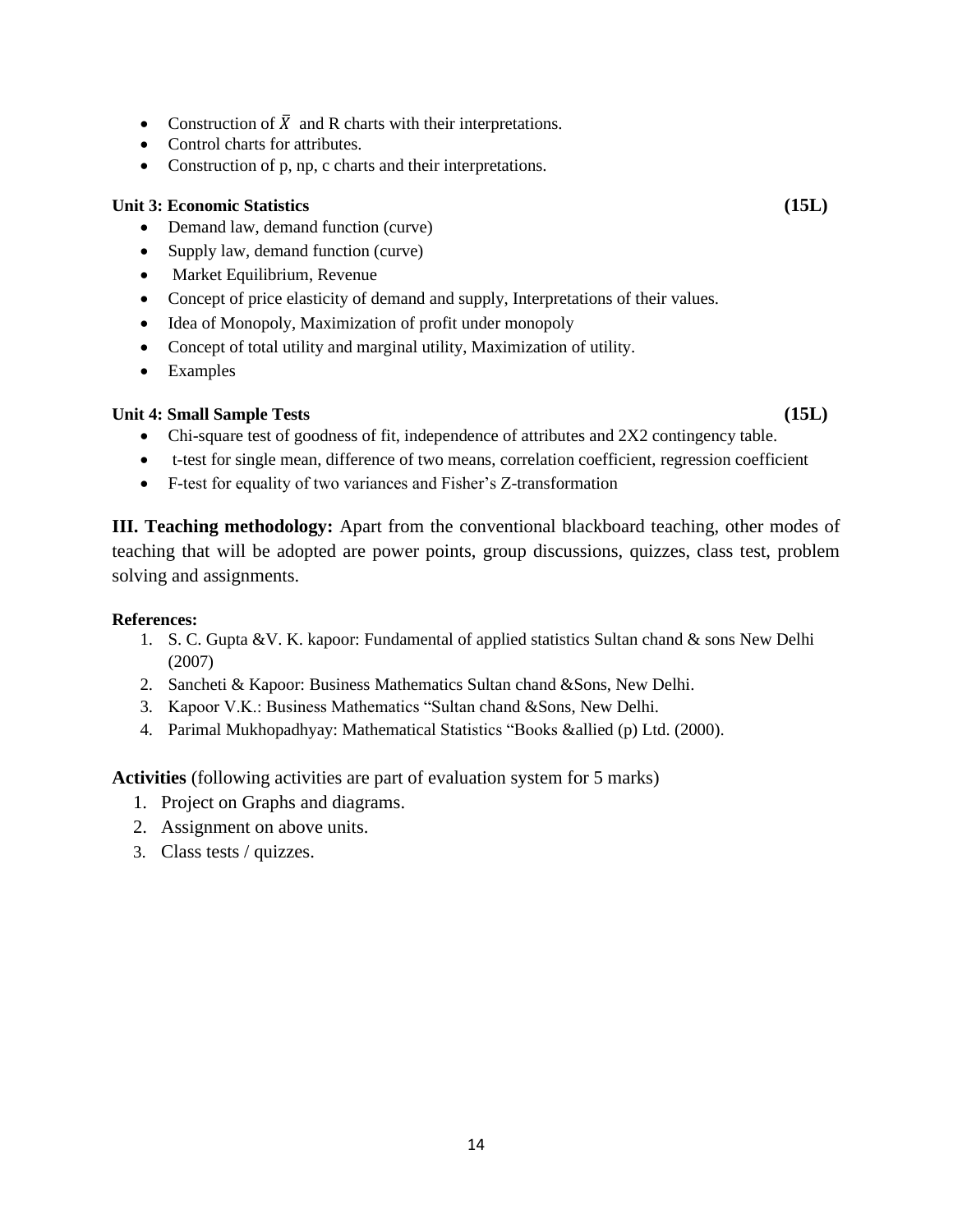# **Elective Paper: Operations Research Course Code: ST4102 No. of Credits: 04 Learning Hours: 60 hrs (70 marks)**

# **Course Outcomes:**

CO-1 Apply the skill of formulating and solving liner programming problems using graphical method.

CO-2 Apply the methods of solving transportation and assignment problems arising in business and industry

CO-3 Apply the skill of decision making process under certainty, uncertainty and risk using various methods.

Co-4 Demonstrate the need of identifying 'game theory' like situation, construct pay-off matrix and find optimum strategies rusting in best inserts of players/competitors.

## **I. Course Overview & Course Objectives:**

Unit 01: Linear programming problem

Unit 02: Transportation Problem, Assignment Problem & Replacement Problem

Unit 03: Decision Theory

Unit 04: Game Theory

To introduce quantitative techniques of linear programming problem, transportation problem, assignment problem, game theory. Along with the methods of solutions of these problems. By the end of this course students are expected to be able to obtain optimum solution of the problems arising in business, industry, social science by using the method of graphical, , Vogel's method, Hungarian method. They will also be able to solve simple problems using the concept of game theory

# **II. Course Content:**

**III. Teaching methodology:** Apart from the conventional blackboard teaching, other modes of teaching that will be adopted are power points, group discussions, quizzes, class test, problem solving and assignments.

#### Unit 1: Linear programming problem **(15L)** (15L)

- 
- Meaning of linear programming problem, uses, assumptions and limitations
- Explanation of basic terminology.
- Formulation of linear programming problem
- Mathematical form of LPP.
- Solution of LPP by using graphical method.

# **Unit2: Transportation Problem, Assignment Problem & Replacement Problem (15L)**

- Introduction
- Mathematical model of Transportation Problem.
- The Transportation Algorithm.